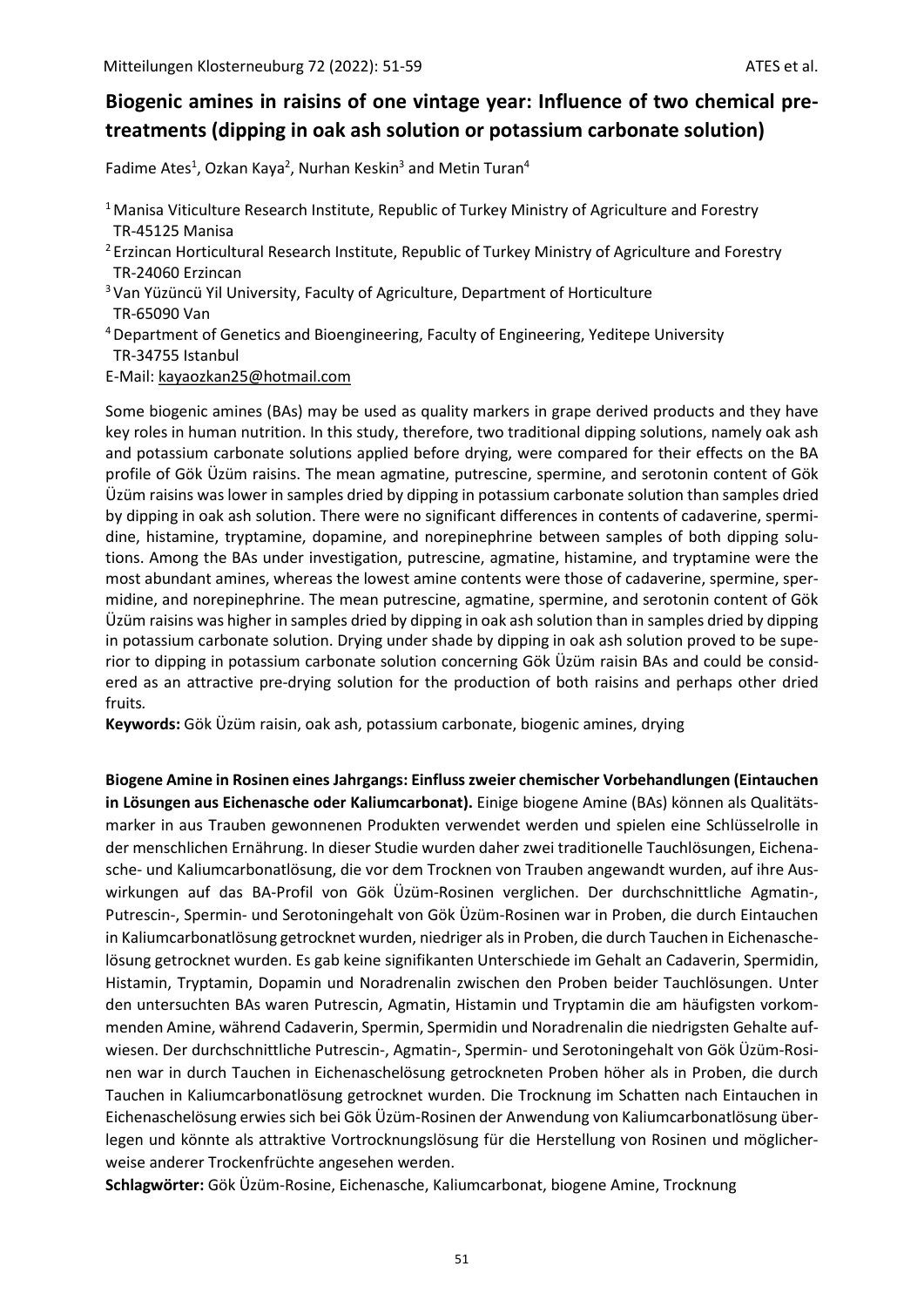Since raisins contain high levels of sugar, protein, vitamins, bioactive compounds, and various organic acids, they are often consumed for nutritional and medicinal purposes (Khiari et al., 2018). In the last decade, many studies have been published on the phytochemical properties and health benefits of raisin (Williamson and Carughi, 2010; Restani et al., 2016). The phytochemical properties of raisins have been found to be affected by many factors, including thermal and drying processes as well as environmental and agronomic conditions (Patras et al., 2010). In the drying process, the biochemical content of raisins has been reported to be affected by the several chemical pretreatments applied and drying techniques (Kamiloglu et al., 2016). Traditionally, raisins are dried by employing solar power, with the raw material being laid on structures such as on trays on the ground or racks. Other alternative drying methods used to obtain raisins from fresh grapes include shade drying and mechanical drying. Since no technical or mechanical means are used to start or accelerate the process, both direct sun and shade drying are natural drying methods (Vasilopoulou and Trichopoulou, 2014). Especially it should be emphasized, that raisin producers around the world are looking for alternative, however equally natural drying methods for higher quality end products. In this regard, an old but promising Gök Üzüm drying method has been revived in Turkey, i.e. drying under shade and cluster dipping mixtures (the samples are dipped in a solution of oak ash or potassium carbonate (70 to 90 °C; 5 to 10 sec) are used to accelerate the drying of raisins. Gök Üzüm is grown in the Yagcilar District of Hadim District of Konya, Turkey. This place is located in the Aladağ Region of the Taurus Mountains. In Gök Üzüm, raisins are produced through shade drying in attics, which have walls constructed which allow a warm breeze to flow freely through the attics. Compared to other methods or sundrying, those produced with this technology have a sweeter flavor and retain their original green color. Under these conditions, the drying process is completed in approximately 3 to 4 weeks. Drying process and light exposure are the parameters that differentiate the above-mentioned Gök Üzüm drying method; however, these parameters could be potential factors affecting the biogenic amines (BAs) content in the final product. Theoretically, shade drying could be expected to result in better quality products concerning their biogenic amines, however to the best of our

knowledge, there has yet to be done a relevant study that scientifically proves such behavior in raisins.

Biogenic amines (BAs), which are low molecular weight nitrogenous compounds, are formed by amination or transamination of aldehydes and ketones or by the decarboxylation of free amino acids (Santos, 1996). The most known decarboxylase enzymes are tyrosine, histidine, lysindecarboxylases, glutamic acid, ornithine, and phenylalanine. BAs are endogenous and indispensable important components of living cells (ten Brink et al., 1990) and hereby, most foods, including vegetables and grains, display a variable concentration of these compounds depending on cultivation conditions, ripening degree, and cultivar (Mah et al., 2019). They are also found in various foods, especially in fermented food and other products, e.g. beer, sauerkraut, wine, cheese, meat, and fish (Henríquez-Aedo et al., 2012; Papageorgiou et al., 2018; Pradenas et al., 2016; Lee et al., 2016), and have heterocyclic, aliphatic and aromatic properties (Kim et al., 2019). BAs are sortable by their molecular structure: aliphatic polyamines (agmatine, spermine, and spermidine), heterocyclic monoamines (serotonin, tryptamine, and histamine), aromatic (phenylethylamine, adrenaline, tyramine, dopamine, and noradrenaline,) and aliphatic diamines (cadaverine and putrescine) (Eperjesi, 2010). They are naturally synthesized in several different ways, and there are some amines (tyramine, agmatine, and cadaverine) that can be synthesized only in one way, while others are produced in more than one way or after several sequential reactions (putrescine, histamine, spermine, and spermidine) (Nagy et al., 2018). On the other hand, the consumption of high concentrations of BAs, which are bioactive compounds with physiological activities, may produce various problems for human health such as kidney failure, hypo- or hypertension, anaphylactic shock, headache, and even death (Ancin-Azpilicueta et al., 2008; Anli and Bayram, 2009). Since the activities of diamine oxidase and monoamine oxidase, which are the enzymes responsible for BA metabolism, are reduced or inhibited by ethanol, the risk of such adverse effects increases during the consumption of alcoholic beverages (Anli and Bayram, 2009). In particular, high wine consumption worldwide has caused BAs to become a major concern for consumers. Various efforts are, in this context, being made to reduce BAs preva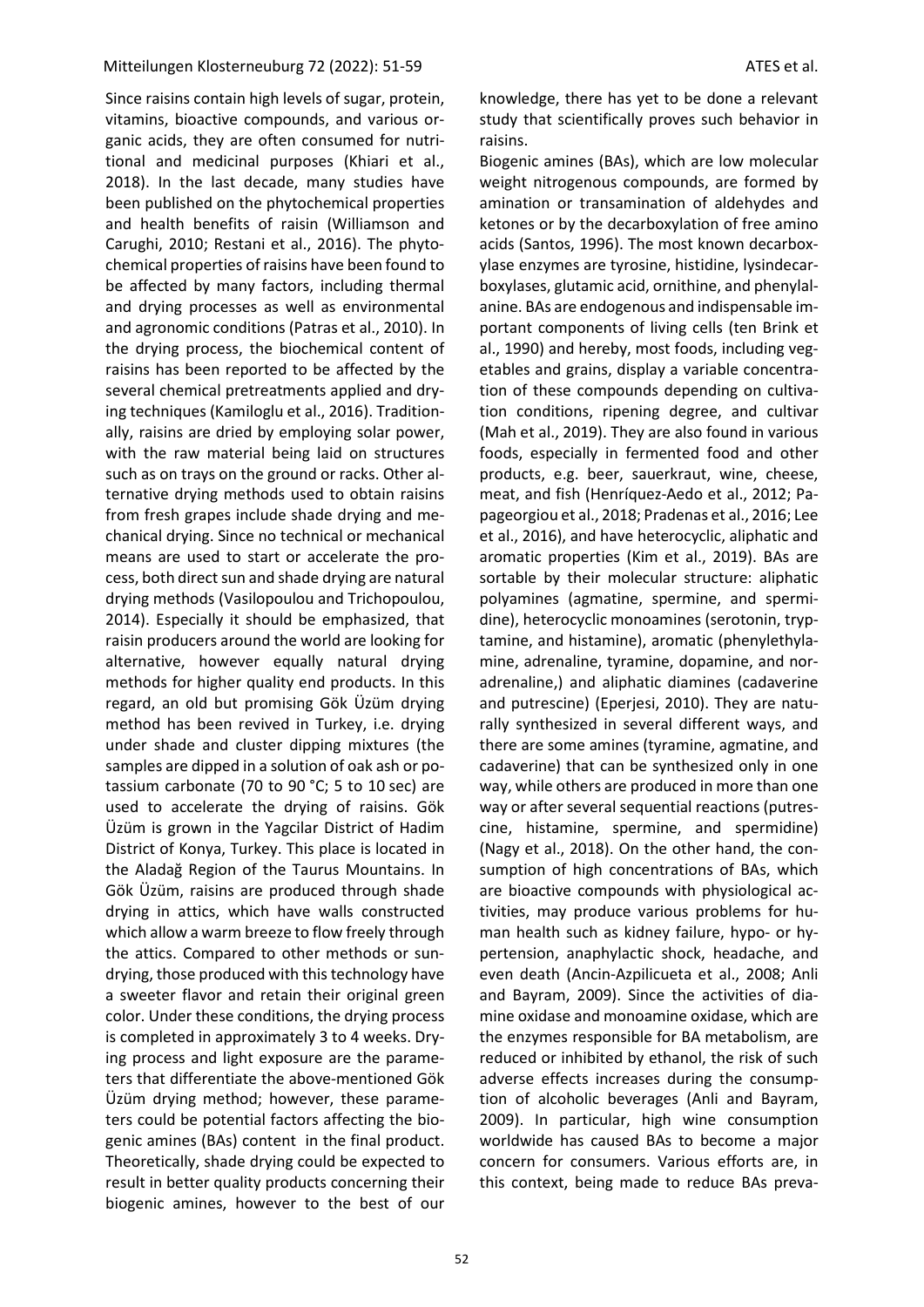lence in fermented food products, and these, together with consumer demands for high-quality products, have forced producers to guarantee both, food safety and quality. Therefore, controlling the BA content in wine plays a key role in avoiding food safety and economic problems. However, the BA content is well documented for wine in general and interesting results have been reported in literature by many authors (Khiari et al., 2018; Emer et al., 2020; Yue et al., 2021), however we noticed the lack of a synthesis review regarding raisins and the effect of BA contents on quality characteristics.

To our knowledge, there are no previous reports of the dynamics of the changes that occur in both biogenic amines profiles of Gök Üzüm raisin during the shade drying process to produce raisin. The main objective of this article was to compare the two traditional dipping solutions applied before the drying process, namely oak ash solution and potassium carbonate solution, for their effects on the biogenic amines profile of Gök Üzüm raisin. Additionally, the biogenic amines of Gök Üzüm have been reported here for the first time and we have tried to provide reliable nutritional information about this valuable raisin.

# **Materials and methods**

### **Plant materials**

In this study, Gök Üzüm grapes were harvested (20 to 21 °Brix) from their main production regions in Hadim, Turkey, in 2020. The study was conducted in a randomized complete block design with four replicates (six vines per rep.). After harvest, clusters were trimmed by removing damaged, small, infected, and immature berries with scissors.

Gök Üzüm grapes were obtained from Konya-Karaman (Karaman and Hadim Bozkir). Following the same procedure consisting of 24 randomly selected vines, approximately 20 kg of fresh grapes were collected at optimum maturity from the bottom, the middle and the top part of the cluster region.

A total of 5 kg (for six vines) of grape samples were taken from each replication (20 kg for a total of 24 vines). The vineyards were cultivated under similar irrigation, fertilization, disease, and pruning management. Vines were 15 to 20 years old with a planting density between 1100 and 1150 vines per hectare and with vine spacing of 3

m within a row and 3 m between rows. All the vines were grafted on Kober 5BB rootstocks and grown with the Goblet training system.

### **Pre-treatments before drying**

To accelerate the drying of the fresh grapes, the clusters were dipped in solutions of oak ash or potassium carbonate at 70 to 90 °C for 5 to 10 sec. The oak ash solution contains 1v oak ash + 1v water and no other chemicals. The potassium carbonate solution contains 5 to 6 %  $K_2CO_3$ + 0.5 to 1 % olive oil and water. After that, the clusters were allowed to dry in the shade in attics, which have walls constructed to allow the warm breeze to flow freely through the attics. In attics, the drying process was completed in approximately 3 to 4 weeks, and then they were dried till the moisture content was reduced to about 15 %. The study was set up in a randomized complete block design with four replicates (three bags of 300 g each were taken per rep.). A total of 900 g (for six vines) of raisin samples were taken from each replication (3600 g for a total of 24 vines). After drying had ended, raisin samples were placed in polyethylene bags with twelve separate portions of 300 g, sealed, and stored at 20 °C until analysis.

### **Analysis of biogenic amines**

Minor modifications of a published derivatization-liquid chromatography method were performed to determine biogenic amines (BA) in raisin samples (Gómez-Alonso et al., 2007). The raisin samples were mixed with 10 μl of 1 g/l L-2 aminoadipic acid (internal standard), 315 μl of diethyl, 75 μl of methanol, 875 μl of 1 mol/l borate buffer (pH 9.0) and ethoxymethylenemalonate. This mixture of samples was sonicated for 30 min and then heated in a water bath at 70 °C for 2 h. Then, the mixture was cooled down to room temperature. The chilled mixture was filtered through 0.22 μm nylon filters and then 20 μl filtered samples were injected into HPLC. A Shimadzu LC-20AT LC system with a Venusil XSB C18 column (4.6 × 250 mm, 5 μm) (Shimadzu, Kyoto, Japan) was utilized to determine the BA derivatives. The mobile phase comprised (A) 25 mM acetate buffer (pH 5.8) containing 0.02 % sodium azide and (B) cetonitrile:methanol (4:1, v/v). The flow rate was set to 0.9 ml/min while maintaining the column temperature at 16 °C during the elution program. The elution was programmed as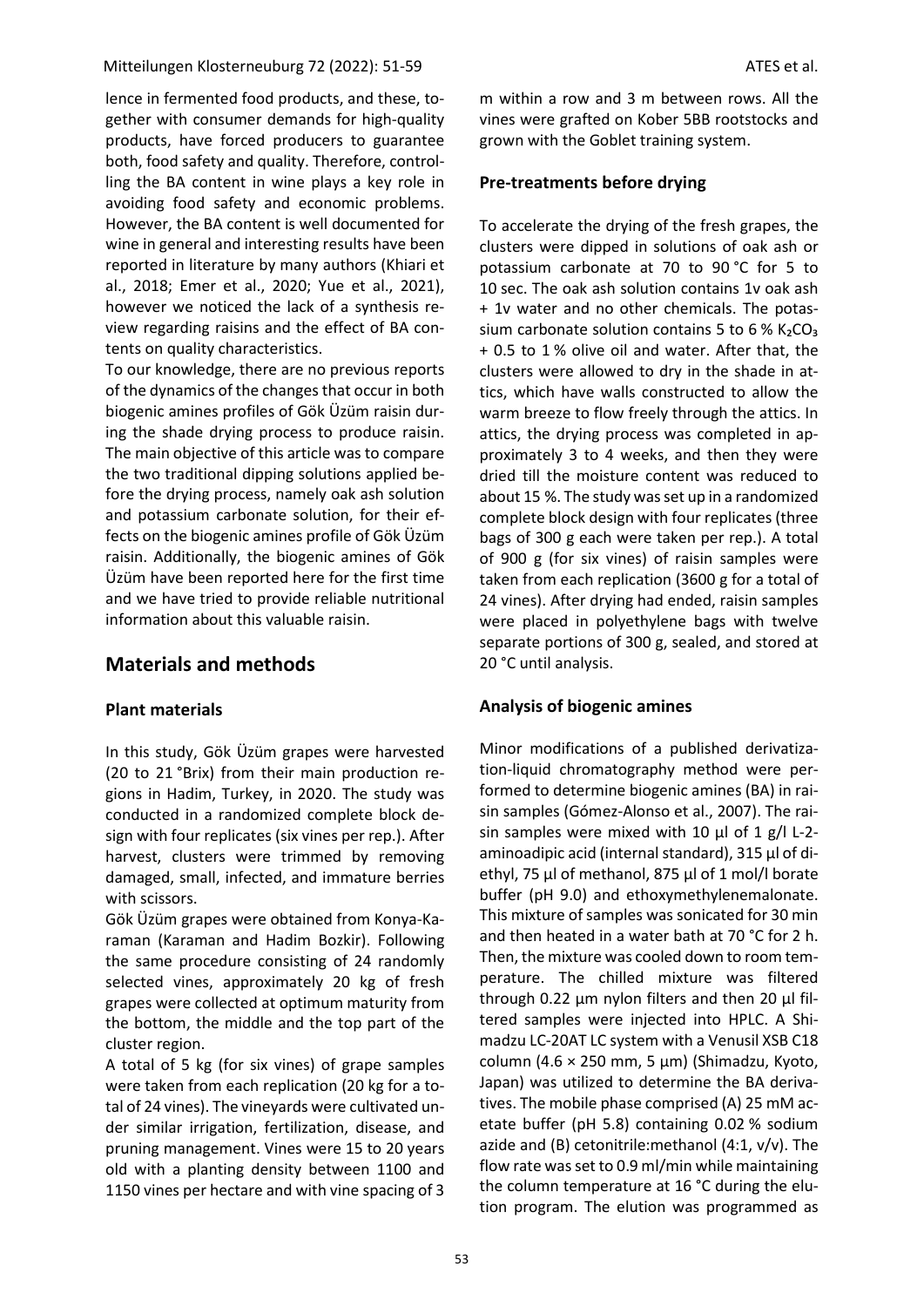follows: 0 to 20 min, 90 % B isocratic; 20 to 30.5 min, 90 % B to 83 % B; 30.5 to 33.5 min, 83 % B isocratic; 33.5 to 65 min, 83 % B to 73 % B; 65 to 73 min, 73 % B to 28 % B; 73 to 78 min, 28 % B to 18 % B; 78 to 82 min, 28 % B to 0 % B; 82 to 85 min, 0 % B isocratic; 85 to 90 min, 0 % B to 90 % B; and 90 to 93 min, 90 % B isocratic. A model sample matrix, 5 g/l of tartaric acid in water (pH adjusted to 3.8 using 5 M NaOH) and consisting of 14% v/v ethanol, was mixed with the external BA standards. The standard matrix was analyzed under the same derivatization-liquid chromatography method. The quantitation of raisins was determined using the regression curves generated through the peak ratio of external over internal standards versus the concentrations of the external standards. The standard solution of the dansylated derivatives of putrescine, cadaverine, agmatine, spermine, spermidine, histamine, tryptamine, serotonin, dopamine, norepinephrine (Sigma-Aldrich Chemie, Steinhein, Germany) was used and all standards were diluted to 1 ml using 0.4 perchloric acid to give concentrations in the range 0.5 to 10 mg/ml. Biogenic amines concentration of samples was expressed in mg/kg dry weight.

### **Statistical Analysis**

Descriptive statistics for the studied variables (characteristics) were presented as mean and standard deviation. Kolmogorov-Smirnov normality test was performed to test for normality of the variables. After normality test, Mann-Whitney U test was used to compare two groups due to violation of the normality assumption. Nonlinear principal component analysis was performed to determine the association between the groups and characteristics. Statistical significance level was considered as 5 % and SPSS (ver: 21) statistical program was used for all statistical computations.

# **Results and discussion**

#### **Biogenic Amines**

Although significant progress has been made in understanding the BA contents of wine and table grapes over the past few decades (Marques et al., 2008; Emer et al., 2020; Gomes et al., 2021), one question still remains a mystery among researchers: How do BAs change in raisins? Therefore, we determined the putrescine, agmatine, spermine, serotonin, histamine, cadaverine, spermidine, dopamine, tryptamine, and norepinephrine contents in Gök Üzüm grapes. In our study, BA contents of this raisin as affected by pre-treatments applied before drying are presented in Table 1. The mean putrescine, agmatine, spermine, and serotonin content of Gök Üzüm was higher in samples dried by dipping in oak ash solution than in samples dried by dipping in potassium carbonate solution. There was no significant difference between the two dipping solutions in terms of cadaverine, spermidine, histamine, tryptamine, dopamine and norepinephrine.Studies have shown that biogenic amines (spermidine, serotonin, spermine, and dopamine) found in foods are powerful antioxidant compounds with higher antioxidant properties than natural antioxidants (Borges et al., 2019). His also known by researchers that the serotonin found in fruit is defined as an antioxidant and has beneficial effects on human health (as a neurotransmitter) (Islam et al., 2016). In our study, the serotonin profile of berries dried after dipping in oak ash was approximately twice that of grapes treated with potassium carbonate solution.

Among the BAs under investigation, putrescine, agmatine, histamine, and tryptamine were the most abundant amines, whereas the lowest amines among them were cadaverine, spermine, spermidine, and norepinephrine. In all raisin samples analyzed for both dipping solutions, the dominant amine was putrescine, whereas the lowest amines were spermine and norepinephrine. Although the formation of BA in raisins has not been well documented in literature, our results are in line with the findings reported with variable concentrations of BA in different types of wines (Marques et al., 2008; Emer et al., 2020; Yue et al., 2021).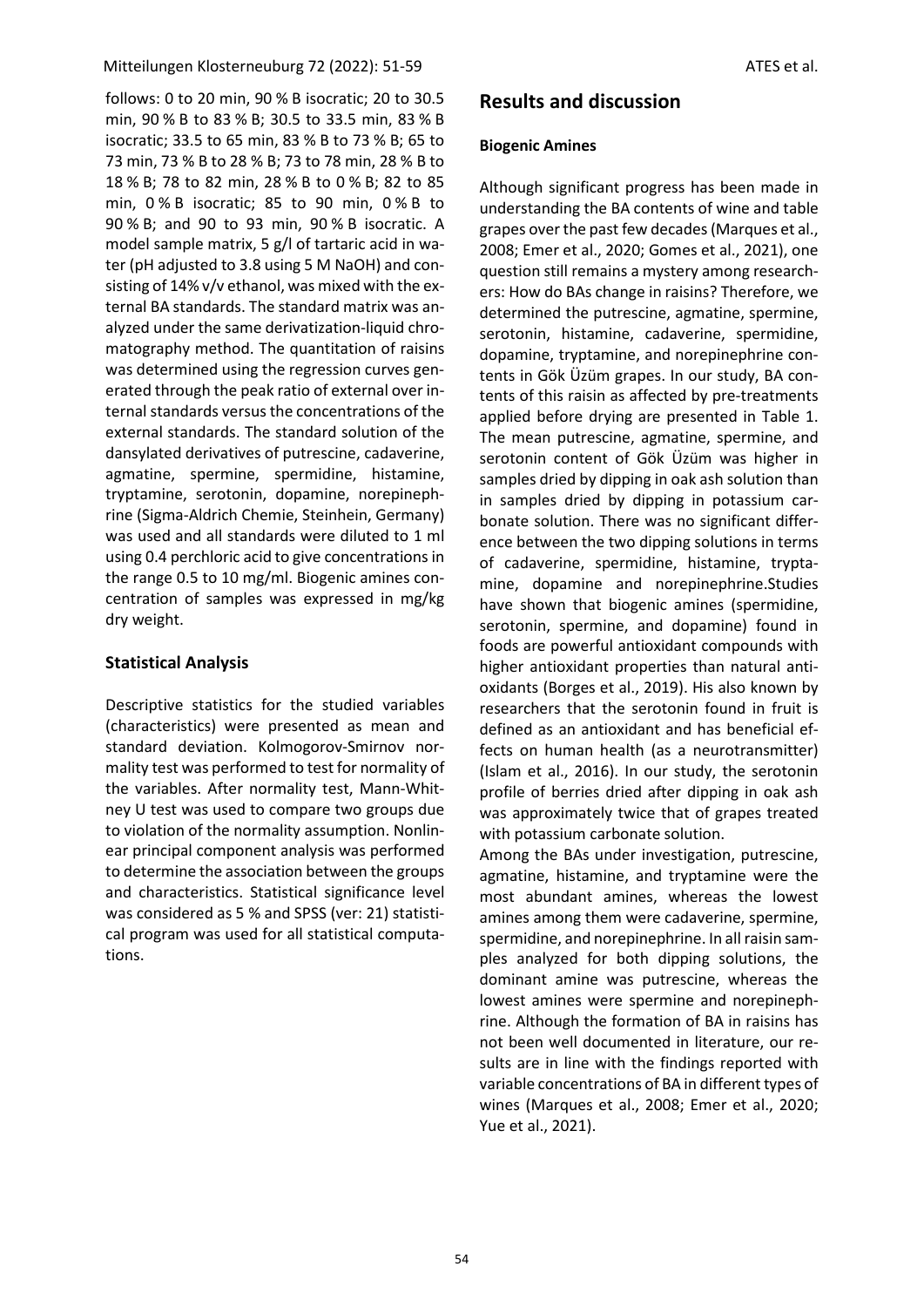| <b>Biogenic Amines (mg/kg DW)</b> | <b>Dipping solutions</b><br>Oak Ash | <b>Potassium Carbonate</b> | P-value |
|-----------------------------------|-------------------------------------|----------------------------|---------|
| Putrescine                        | $27.51 \pm 2.09$                    | $22.043 \pm 2.13$          | 0.034   |
| Cadaverine                        | $2.81 \pm 0.30$                     | $3.377 \pm 0.94$           | 0.384   |
| Agmatine                          | $15.37 \pm 1.09$                    | $12.712 \pm 0.76$          | 0.026   |
| Spermine                          | $3.04 \pm 0.09$                     | $1.84 \pm 0.32$            | 0.003   |
| Spermidine                        | $3.66 \pm 0.13$                     | $3.266 \pm 0.30$           | 0.109   |
| Histamine                         | $12.74 \pm 1.22$                    | $13.089 \pm 1.44$          | 0.763   |
| Tryptamine                        | $9.59 \pm 1.89$                     | $9.076 \pm 1.50$           | 0.730   |
| Serotonin                         | $9.35 \pm 0.77$                     | $5.88 \pm 0.38$            | 0.002   |
| Dopamine                          | $8.35 \pm 0.93$                     | $7.432 \pm 1.54$           | 0.430   |
| Norepinephrine                    | $2.91 \pm 0.19$                     | $2.538 \pm 0.42$           | 0.232   |

Tab. 1: BA contents of Gök Üzüm grapes dried after dipping in different solutions (mean ± SD)

However, the definition of raisin quality should pay attention to the BA contents mainly due to both human health and commercial interests. Regulatory limits for BAs have not yet been established by the OIV (Organization International de la Vigne et du Vin) for both raisins and wines, however Lehtonen (2002) reported that for Austria 10 mg/l, Belgium 5 to 6 mg/l, France 8 mg/l, Germany 2 mg/l, Holland 3.5 mg/l and Switzerland 10 mg/l are recommended as the maximum limit for histamine in wine. A legal limit for histamine in wine neither exists in Austria, nor in the European Union (Lehtonen, 2002). In other foods, on the other hand, there is no legal limit for histamine, however it can reach concentrations of 758 mg/kg in sauces, 400 mg/kg in fermented sausages, and 1850 mg/kg in cheese (European Food Safety Authority, 2011). These levels are much higher than the cytotoxicity threshold detected in the present work for histamine. This finding supports the previous hypothesis that histamine concentrations above 400 mg/kg are possibly dangerous (Taylor, 1985). Other authors have also suggested more recently that histamine concentrations of 500 mg/kg in food may be harmful to human health (Kylián et al., 2009; Shukla et al., 2011). Although our results for histamine are lower than the limit values for other foods, the maximum limit of BAs generally considered safe for consumers is not yet known for raisins. The amines generally assumed to be the

most toxic among BAs are histamine and tyramine (European Food Safety Authority, 2011); however, as far as we know, there is no scientific data to confirm this assumption. Despite the increase in putrescine, agmatine, histamine, and tryptamine with dipping solutions in our study, these values do not cause any problems related to fruit quality however are well below the values considered harmful to human health. For these, it has been reported that the level becomes toxic when the dose consumed is higher than 2000, 500 and 301.8 mg/kg of body weight for putrescine, histamine and tryptamine, respectively (Linares et al., 2016; Gomes et al., 2021), and our results are considerably lower than these values.

We opted to compare the obtained results by PCA to create a descriptive model for the grouping of amines as a function of dipping solution applications and to allow better visualization of the profiles of these compounds during drying. The dispersion of BAs according to PC1 and PC2 is shown in Figure 1. PC1 and PC2 accounted for 86.06 % of the total variance. Putrescine, agmatine, histamine, and tryptamine showed the highest levels in response to the application of drying for both dipping solutions, grouping in PC1 and PC2. Additionally, PC1 was the first main component responsible for the largest variance (52.60 %) in the data, and it is apparent that most of the amines showed high levels with the application of the dipping solutions, grouping in PC1. The variables spermin, tryptamine, putrescine,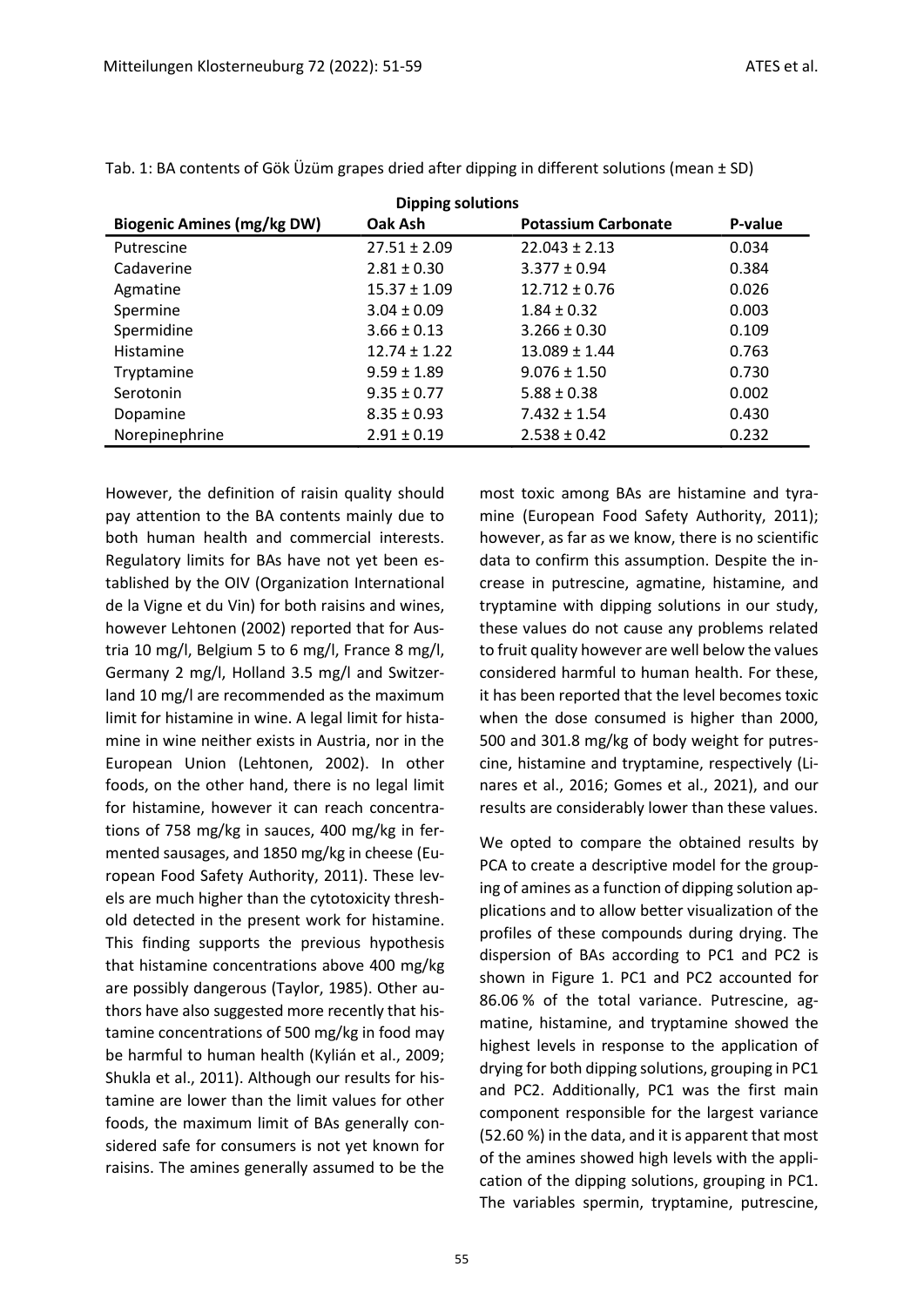agmatine, and dopamine were the ones that presented the highest positive factor loadings in PC1, whereas the amine spermidine presented a negative loading factor in PC1, presenting a profile different from most of the analyzed amines. Analyzing possible relationships between different biogenic amines revealed a marked positive correlation between histamine, tryptamine, and serotonin, as well as spermine, putrescine, and agmatine (Fig. 2). The relationship between putrescine-tyramine (Herbert, 2005), histamine-tyramine (Soufleros, 1998), or all three amines (Romero, 2002) have been described in different studies for wines. We also could not verify a close linkage between cadaverine, tryptamine, and phenylethylamine (Garcia-Villar, 2007). To date, no research has been found on the relationship between BAs in grapes, therefore it is worth noting that the interpretation of interrelated amines is quite difficult.



Fig. 1: Two-dimensional projection and values from amines in the first two principal components of Gök Üzüm raisins dried after dipping in different solutions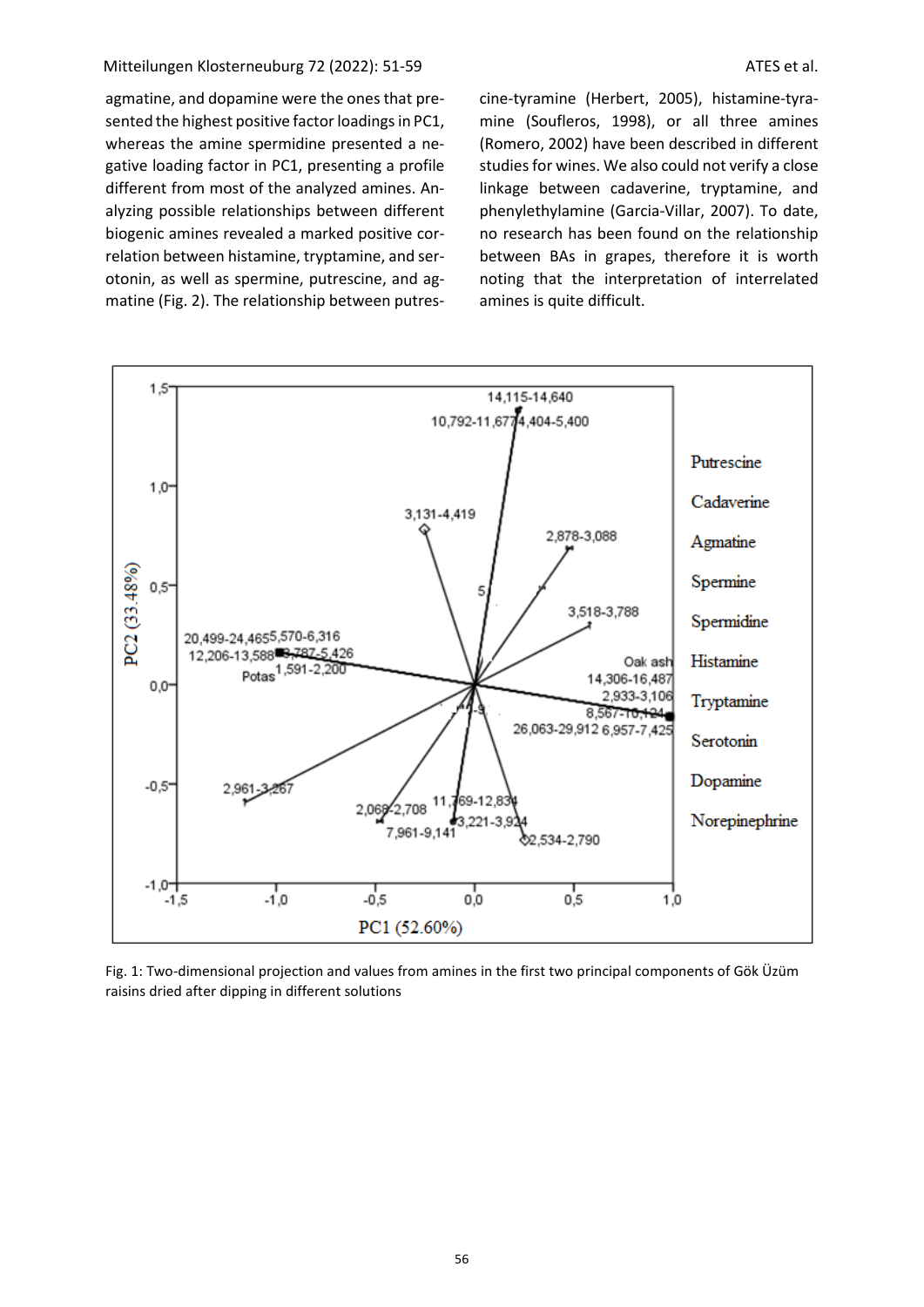

Fig. 2: Relationship between two-dimensional projection and amines in the first two main components of Gök Üzüm raisins dried after dipping in different solutions

### **Conclusions**

The raisins produced from the Gök Üzüm variety showed an interesting potential for human consumption, considering that samples analyzed after drying in shade by dipping in oak ash solution had a high concentration of beneficial BAs. Additionally, these raisins exhibited low levels of undesirable BAs, and are safe for human consumption, even for people with allergic sensitivities. The raisins from samples dried by dipping in oak ash solution showed higher mean agmatine, putrescine, spermine, and serotonin content compared to samples dried by dipping in potassium carbonate solution. To sum up, drying under shade after dipping the grapes in the oak ash solution may be considered an appealing and effective method for the production of 'Gök Üzüm' grapes - and possibly other dried fruits - with enhanced amine contents; natural structure, low cost, and ease of application are other advantages of this dipping solution.

#### **Acknowledgments**

The authors are grateful to Orhan Çoruh and Ramazan Yiğit for their support in providing samples for the study.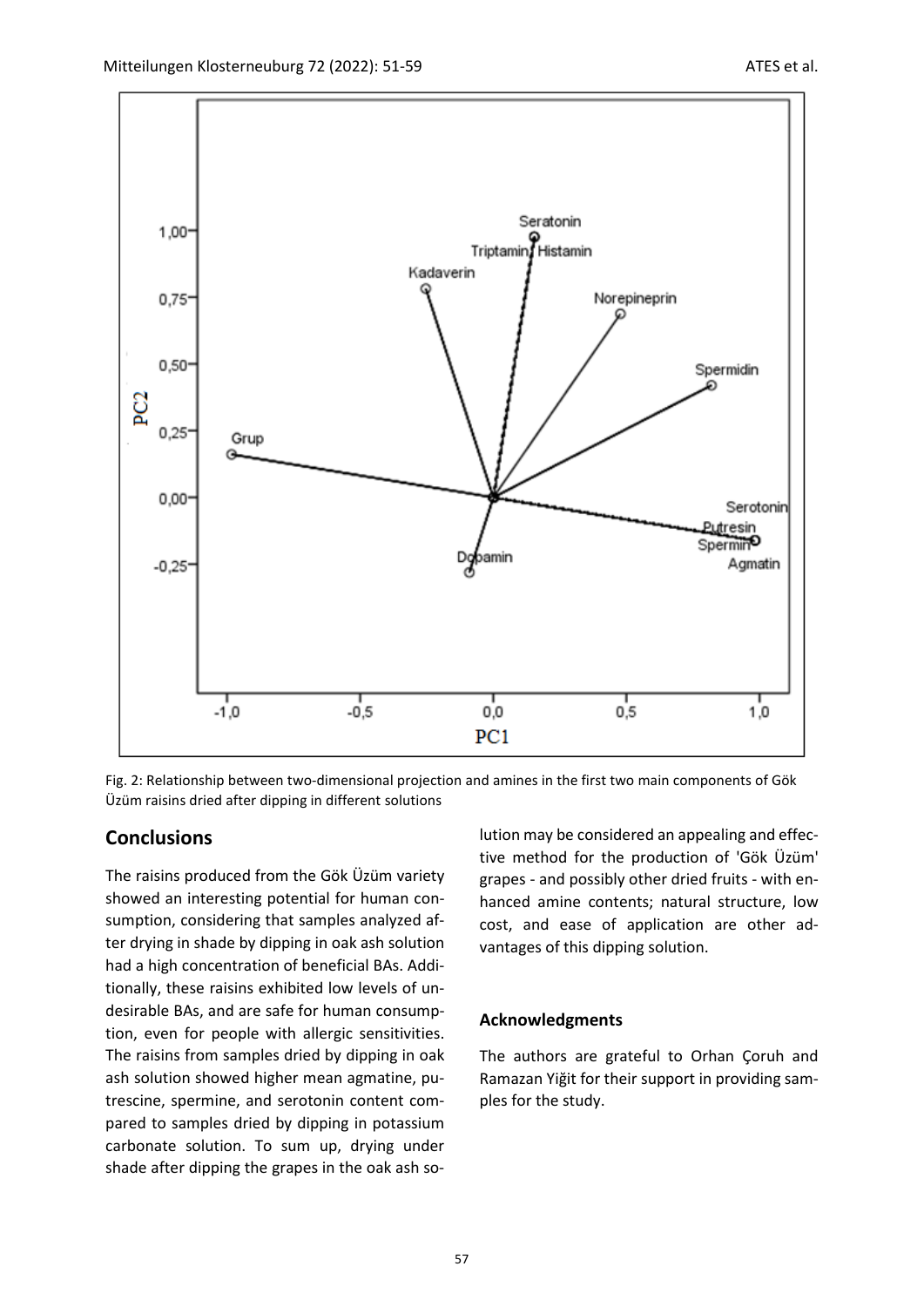## **References**

**Ancin-Azpilicueta, C., Gonzalez-Marco, A., Jimenez-Moreno, N.** 2008: Current knowledge about the presence of amines in wine. Critical reviews in food science and nutrition 48 (3): 257- 275.

**Anli, R. E., Bayram, M**. 2009: Biogenic Amines in Wines. Food Reviews International 25 (1): 86- 102.

**Borges, C.V., Belin, M.A.F., Amorim, E.P., Minatel, I.O., Monteiro, G.C., Gomez Gomez, H.A., Monar, G.R.S., Lima, G.P.P.** 2019: Bioactive amines change during the ripening and thermal processes of bananas and plantains. Food Chemistry 298: 125020.

**Emer, C. D., Marques, S., Colla, L. M., Reinehr, C. O.** 2021: Biogenic Amines and the Importance of Starter Cultures for Malolactic Fermentation. Australian Journal of Grape and Wine Research 27 (1): 26-33.

**Eperjesi, I.** 2010: Borászati technológia [Wine technology] (pp. 366–372). Budapest: Mezőgazda Kiadó.

**European Food Safety Authority (EFSA).** 2011: Scientific opinion on risk based control of biogenic amine formation in fermented foods. Panel on Biological Hazards (BIOHAZ). EFSA Journal, 9 (10): 2393-2486

**García-Villar, N., Hernandez-Cassou, S., Saurina, J.** 2007: Characterization of Wines Through the Biogenic Amine Contents Using Chromatographic Techniques and Chemometric Data Analysis. Journal of agricultural and food chemistry, 55(18): 7453-7461.

**Gomes, E. P., Borges, C. V., Monteiro, G. C., Belin, M. A. F., Minatel, I. O., Junior, A. P., Lima, G. P. P**. 2021: Preharvest Salicylic Acid Treatments İmprove Phenolic Compounds and Biogenic Amines in 'Niagara Rosada'table Grape. Postharvest Biology and Technology 176: 111505.

**Gómez-Alonso, S., Hermosín-Gutiérrez, I., García-Romero, E.** 2007: Simultaneous HPLC Analysis of Biogenic Amines, Amino Acids, and Ammonium Ion as Aminoenone Derivatives in Wine and Beer Samples. Journal of Agricultural and Food Chemistry 55 (3): 608–613.

**Henríquez-Aedo, K., Vega, M., Prieto-Rodríguez, S., Aranda, M.** 2012: Evaluation of Biogenic Amines Content in Chilean Reserve Varietal Wines. Food and Chemical Toxicology 50: 2742– 2750.

**Herbert, P., Cabrita, M.J., Ratola, N., Laureano, O., Alves, A.** 2005: Free Amino Acids and Biogenic Amines in Wines and Musts from the Alentejo Region. Evolution of Amines during Alcoholic Fermentation and Relationship With Variety, Sub-Region And Vintage. Journal of Food Engineering 66 (3): 315–322.

**Islam, J., Shirakawa, H., Nguyen, T.K., Aso, H., Komai, M.** 2016: Simultaneous analysis of serotonin, tryptophan and tryptamine levels in common fresh fruits and vegetables in Japan using fluorescence HPLC. Food Biosci. 13: 56–59.

**Kamiloglu, S., Toydemir, G., Boyacioglu, D., Beekwilder, J., Hall, R.D., Capanoglu, E.** 2016: review on the effect of drying on antioxidant potential of fruits and vegetables. Critical Reviews in Food Science and Nutrition 56: S110– S129.

**Khiari, R., Zemni, H., Mihoubi, D.** 2019: Raisin processing: Physicochemical, Nutritional and Microbiological Quality Characteristics as Affected by Drying Process. Food Reviews International 35 (3): 246-298.

**Kim, H.S., Lee, S.Y., Hur, S.J.** 2019: Effects of different starter cultures on the biogenic amine concentrations, mutagenicity, oxidative stress, and neuroprotective activity of fermented sausages and their relationships. Journal of Functional Foods 52: 424–429.

**Kylián, O., Rauscher, H., Denis, B., Ceriotti, L., Rossi, F.** 2009: Elimination of Homo-polypeptides of Amino Acids from Surfaces by means of Low Pressure Inductively Coupled Plasma Discharge. Plasma Processes and Polymers, 6 (12): 848-854.

**Lee, Y. C., Kung, H. F., Huang, C.Y., Huang, T.C., Tsai, Y. H.** 2016: Reduction of Histamine and Biogenic Amines During Salted Fish Fermentation